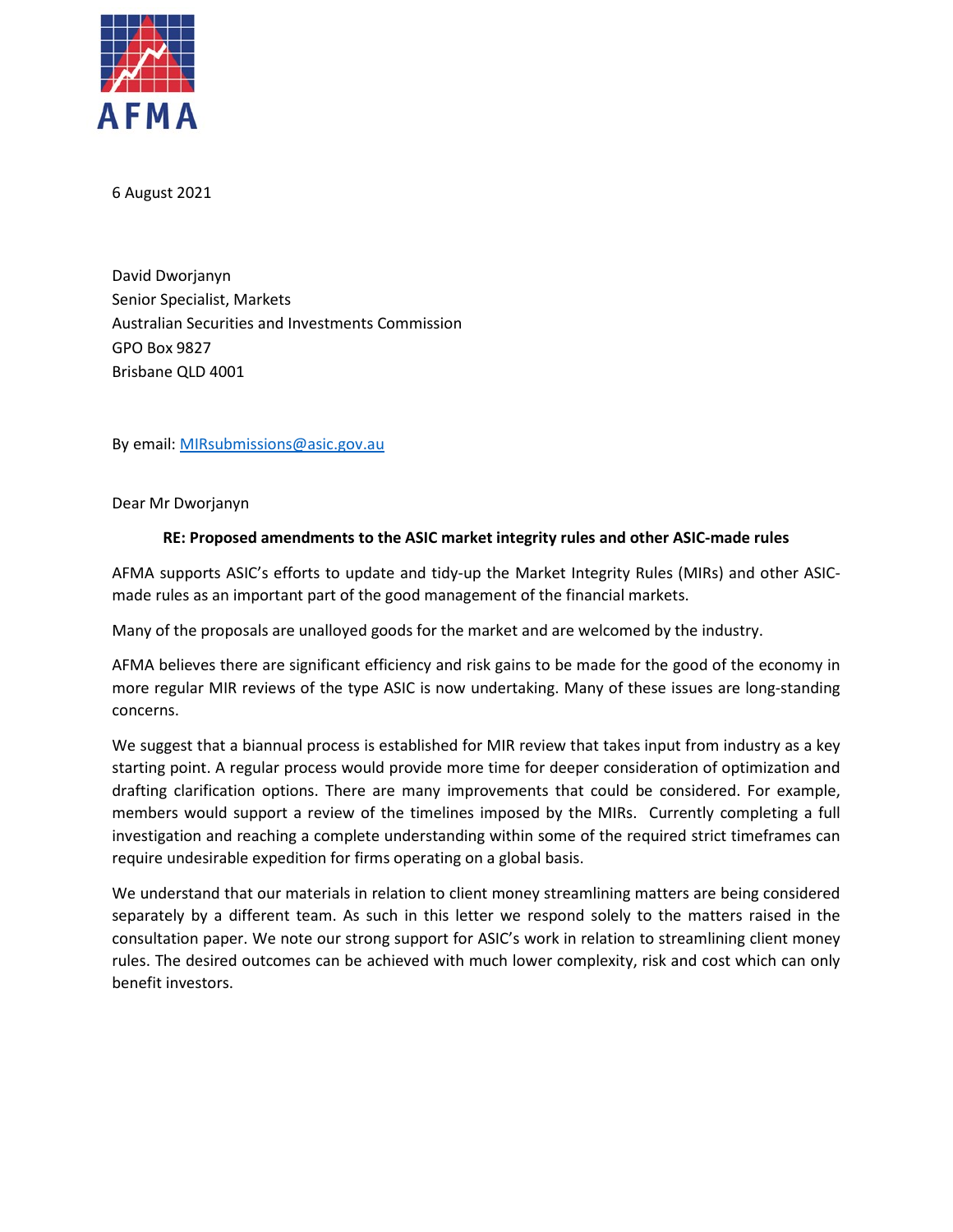Thank you for considering our comments in relation to the Proposed amendments to the ASIC MIRs and other ASIC-made rules.

Please do not hesitate to contact us if you require more information or further elucidation of any matters raised below.

Yours sincerely



Damian Jeffree

**Senior Director of Policy**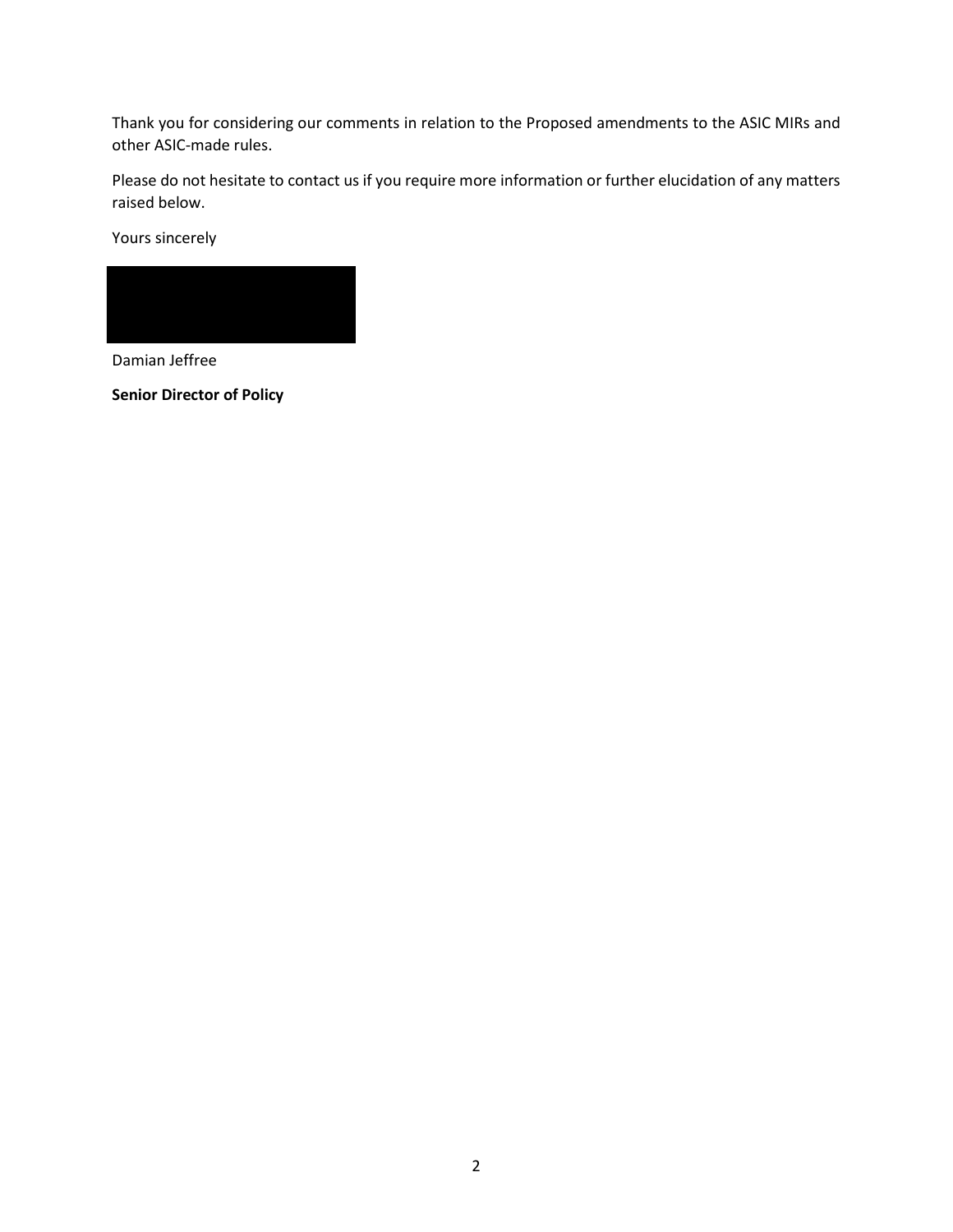B1 We propose to replace Part 2.4 of the Securities Markets Rules with principles-based rules (see Attachment 1) that require market participants to ensure that:

- 1. (a) their financial advisers are suitably qualified and experienced before providing personal advice to retail clients in relation to derivatives; and
- 2. (b) their qualifications relevant to providing advice on derivatives is noted on ASIC's Financial Advisers Register.

Note: Under this proposal, ASIC will no longer be required to approve examinations written by training providers that assess the knowledge and competency of derivatives advisers. Instead, a market participant will need to satisfy itself that, at all times, any individual involved in providing derivatives advice on its behalf to retail clients has the relevant skills, knowledge and experience for the role they are performing.

B1Q1 Do you agree with this proposal? In your response, please give detailed reasons for your answer.

AFMA agrees with the proposal.

The proposed revisions will simplify the process for maintaining adviser details by removing product-specific requirement, with the result that these advisers will be treated much like other RG146 categories.

We note that AFMA is working to propose to Government more appropriate pathways for retail advisors of SMEs in relation to FX. AFMA would be pleased to provide more details of this work to ensure ASIC's proposed changes are in alignment.

We received a minor clarification query as to why derivatives have been called out as a subproduct in the MIRs whilst the Corporations Act is deferred to for all other products.

B1Q2 What regulatory benefit, if any, do you believe would arise from maintaining (in the Securities Markets Rules) a separate set of training and qualification obligations for financial advisers who provide personal advice to retail clients in relation to derivatives—beyond what is already provided for in the FA standards, s912A(1)(e)–(f) of the Corporations Act and RG 146? In your response, please give detailed reasons for your answer.

AFMA does not see any regulatory benefit to be derived by maintaining a separate set of training and qualification obligations in relation to derivatives as part of the MIRs.

B1Q3 What cost savings do you believe would arise from this proposal (e.g. savings resulting from the removal of procedural elements such as submitting new accreditation applications, reaccreditation applications, renewals and other related notifications)? Please provide an estimate of future cost savings.

AFMA fully supports this proposal as decreasing compliance burden but putting a firm dollar figure on savings is difficult.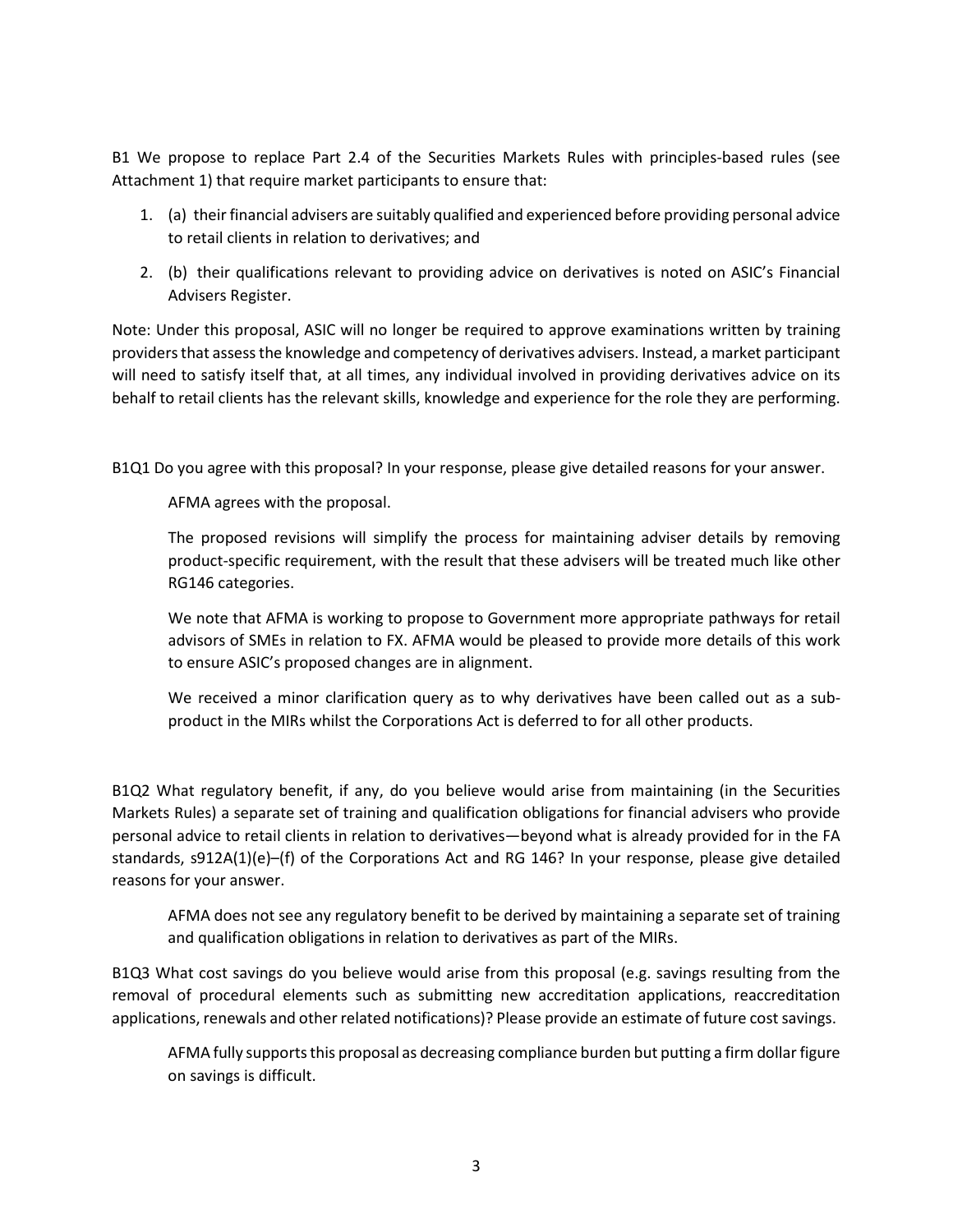B1Q4 Do you think the additional training and qualification obligations should be expanded to include other complex product classes traded on a licensed market (e.g. hybrids)? Please give detailed reasons for your answer.

AFMA does not support expanding MIR training and qualification obligations to other licenced market complex product classes. The case has not been made for expansion and it is likely to decrease efficiency.

B1Q5 Do you consider that it would be preferable for ASIC to repeal Part 2.4 in its entirety and rely solely on the Corporations Act in the regulation of these matters?

AFMA supports ASIC repealing section 2.4 in its entirety and relying solely on the Corporations Act.

B2 We propose to amend Rule 6.2.3 of the Securities Markets Rules (see Attachment 1) to clarify that a trade with price improvement:

- 1. (a) cannot include orders from more than one client on both sides of the transaction (i.e. it will be possible to have one client to one client or one client to multiple clients); and
- 2. (b) where the participant is acting as 'principal', there cannot be multiple parties on both sides of the transaction (i.e. it will be possible to have multiple clients to principal or one client to principal aggregated with one or more clients).

B2Q1 Do you agree with our proposal? Please give reasons for your answer.

AFMA supports creating an even playing field by ensuring rule changes go through a proper process and all participants are advised of the changes at the same time. We understand ASIC has informally advised some firms of their interpretation of Rule 6.2.3 that did not accord with previous standard interpretations.

We note the flexibility in the rule as previously understood in relation to 1(a) in allowing multiple clients on both sides of a crossing transaction. This facilitates easier finding of liquidity and execution for investors.

Investors could be disadvantaged if they cannot be included in crossings, and breaking crossings up into multiple smaller crossings could increase the complexity and difficulty of getting trades executed for investors in the Australian markets, for a policy benefit that is unclear.

If there are to be substantive changes in the approach to make the restriction proposed in 1(a) then there should be a clear policy rationale for doing so that explicates the benefit to investors of the change.

In relation to the proposal in 2(b) contrast accords with long-standing practice.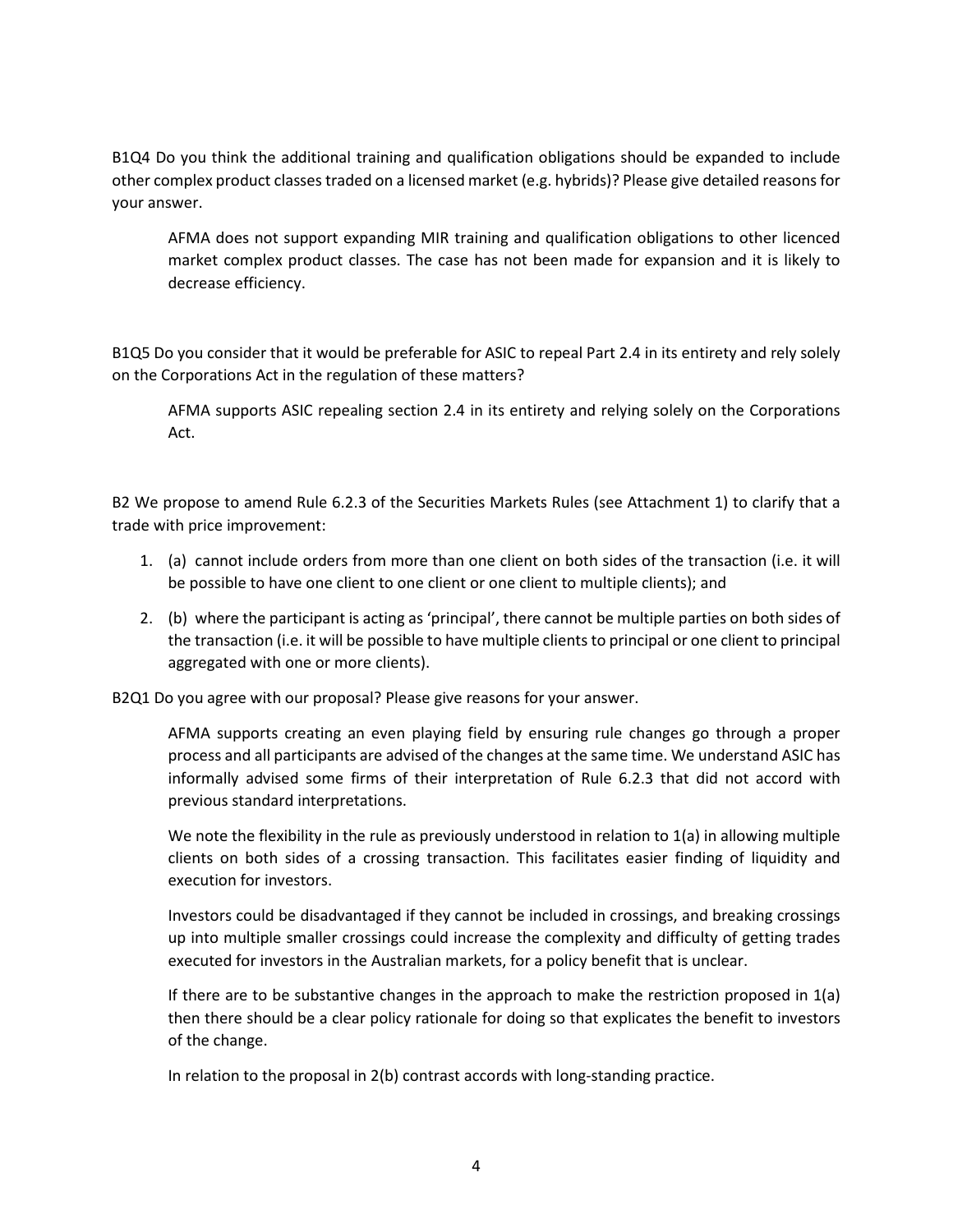B2Q2 Do you consider the proposal will alleviate any uncertainty participants have about how this exception applies to aggregated orders?

While certainty is welcome, it is not in itself a rationale for substantive policy change.

B3 We propose to amend Rule 3.4.3 of the Securities Markets Rules (see Attachment 1) to provide that a market participant is not required to give the notifications required by Rule 3.4.3(1)(b) if the market transaction is in respect of a financial product which is a derivatives market contract.

B3Q1 Do you agree with our proposal? Please give reasons for your answer.

AFMA strongly supports the proposal.

A confirmation to non-retail clients for derivatives transactions would not provide demonstrable regulatory benefit. There is a fundamental difference in the cash equities and derivative market space noting the following:

As noted in the consultation paper, the derivatives market is largely conducted on an RFQ basis, market makers being an integral feature and liquidity provider to an often-illiquid market. The involvement of market makers is expected in such an environment and indeed actively sought.

The majority of public crossing systems disclosures posted on the ASIC website are for the offering of Equity Market Products, which do not include derivatives. Chi-X Hidden and Centrepoint do not include derivative products in their execution. Accordingly, notification of the execution venue for products that are primarily only traded on one venue (ASX) is not of any assistance to investors.

In the interest of further efficiency AFMA requests ASIC to consider implementation of this proposal for cash orders as well, as members report there have been limited queries received since the rule came into effect. Some members note no access of these reports by any client for three years.

B3Q2 Have changes in market liquidity, alternative trading venues or product innovation made the notification in Rule 3.4.3(1)(b) necessary?

From a historical perspective, we note that when the rule was drafted, there were a much larger number of dark pools and issues centred around conflicts of interest. The vast majority of these have now ceased operation, and, coupled with enhanced trading systems, performance is a more key consideration than the trading venue itself. These fundamental changes now make the requirement far less relevant for investors.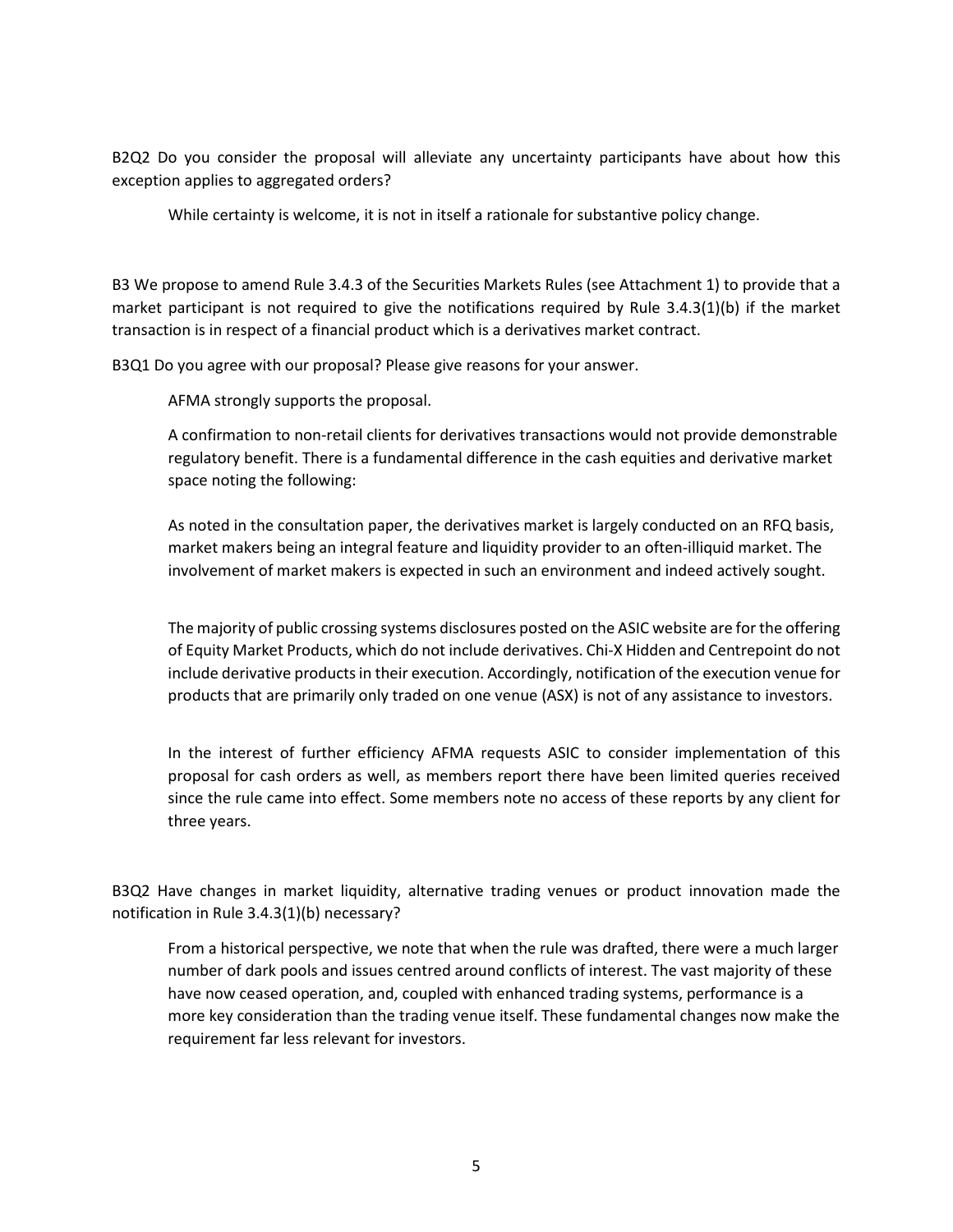B3Q3 Are you able to point to any information asymmetry or other issues that have become evident during the time that the waivers from providing the information in Rule 3.4.3(1)(b) have been in place?

We are not aware of any negative outcomes.

B3Q4 If we do not proceed with the proposal, will you be in a position to comply with Rule 3.4.3 when the class waiver expires? If not, what are the estimated compliance costs (both one- off and ongoing), costs of any IT build and lead time for you to be able to comply with the rule?

We also note that if ASIC did not proceed with the proposal firms would need significant time to implement required systems changes were the class orders to expire. The costs associated would not bring any benefit for investors. AFMA members report that the previous implementation was difficult and only possible with the assistance of the exchange.

B4 We propose to amend Rule 7.4.4 of the B4Q1 Securities Markets Rules (see Attachment 1) to clarify that intermediary ID data is required for all orders and transactions:

- 1. (a) submitted by the AFS licence holder as intermediary for the underlying client; and
- 2. (b) if there is an arrangement in place under which the AFS licence holder is permitted to submit trading messages into the market participant's system as intermediary for its own clients.

B4Q1 Do you agree with our proposal? Please give reasons for your answer.

AFMA is not opposed to the proposed amendment but believes that further refinement to the drafting may be necessary to make the intent clearer. We would also suggest you consider including some worked examples to assist further with clarity, including around terms such as 'arrangement'.

AFMA also asks whether this change in wording (or as adjusted) will require going forward i) an intermediary ID for a special crossing that a firm executes on behalf of that intermediary ii) secondary order ID's for underlying retail clients for orders placed by a fund manager client from a systematic platform.

B4Q2 Do you consider that the proposal will remove any existing uncertainty that participants have about when the intermediary ID is required?

We encourage ASIC to work with the industry to find revised wording to ensure clarity.

C1 We propose to replace the prohibited C1Q1 employment condition in Rule 2.2.3 of the Futures Markets Rules with a 'good fame and character' test that mirrors Rule 2.1.4 of the Securities Market Rules.

C1Q1 Do you agree with our proposal to replace the prohibited employment rule with a 'good fame and character' test? Please give reasons for your answer.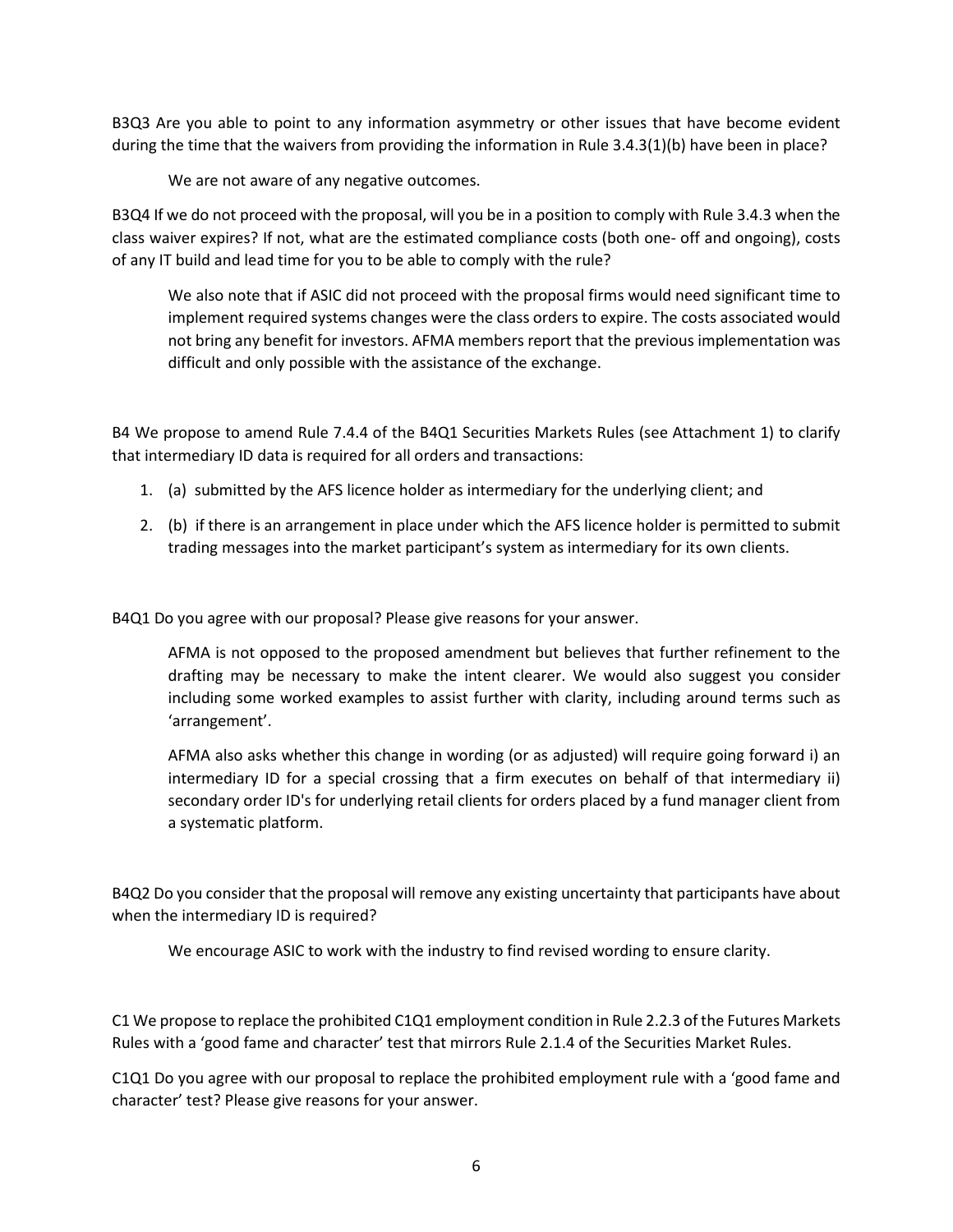AFMA agrees with the proposal for the reasons provided by ASIC and to provide consistency with the current Market Integrity Rules.

We do have concerns, however, with the proposed drafting for Rule  $2.2.3(2)(b)(i) - ASIC's$  draft language may not be aligned with its intention as it could have the effect of banning any individual employed by a market participant or otherwise prevent a market participant from employing an individual that has been convicted of a minor offence such as a parking offence or a traffic offence.

It would seem more appropriate to frame the proposed 'good fame and character' test by reference to a conviction for a "serious offence" (ie. indictable offences such as for example dishonesty, fraud, insider trading offences). This is consistent with similar tests set out under US regulations relating to employment of persons in the US securities trading or financial markets industries. Accordingly, we suggest that the first limb of the good fame and character test be qualified by reference to "any indictable or serious offence".

C1Q2 Will the proposal result in any changes to your systems and procedures or increased one-off or ongoing compliance or administrative costs? Please give an estimate of those costs

We are advised this proposal will not result in any changes to systems or procedures as new staff are already subject to rigorous vetting and assessment prior to being on-boarded.

C2 We also propose to extend the 'good fame C2Q1 and character' test to include employees and other persons involved in the business of a market operator with the addition of Rule 4.4.1 which has the same drafting as the proposed Rule 2.2.3

C2Q1 Do you agree that the 'good fame and character' requirement should also extend to employees and other persons involved in the business of a market operator? Please give reasons for your answer.

AFMA makes no comment.

C2Q2 Will the proposal result in any changes to your systems and procedures or increased one-off or ongoing compliance or administrative costs? Please give an estimate of those costs.

AFMA makes no comment.

C3 We propose to add Rules 3.6.1 and 3.6.2 to the Futures Markets Rules (see Attachment 2), requiring a market participant to notify ASIC (unless the same information has already been reported to AUSTRAC) in a form prescribed by ASIC as soon as practicable if it has reasonable grounds to suspect that a person is: (a) trading with inside information; or

(b) engaging in manipulative trading.

A market participant must not disclose to other parties that it has notified ASIC of suspicious activity.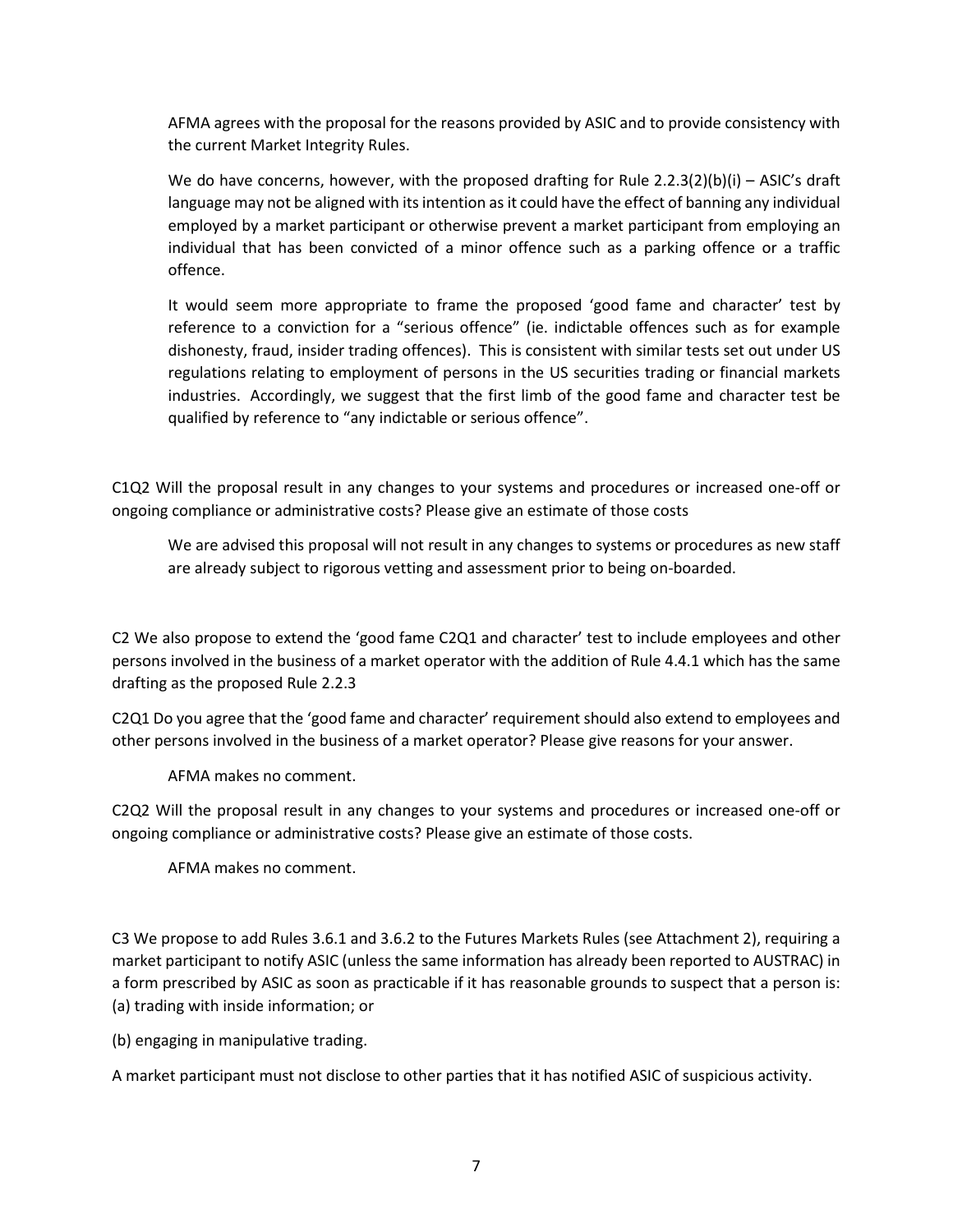C3Q1 What are your views on our proposed approach to requiring suspicious activity reporting? Are there other avenues for obtaining this information?

AFMA supports consistency in across market reporting requirements.

AFMA opposes mandating specific information for the suspicious activity report as a market participant may have formed a reasonable suspicion without knowing certain information about the activity such as the details of the transaction, order or persons involved, for example.

C3Q2 Will compliance with this proposed obligation require any changes to your systems or procedures? What are the likely costs of such changes (where possible, please identify the nature of likely costs, quantify the estimated costs and indicate whether such costs will be one-off or ongoing)? Are there likely to be any significant impediments to making these changes?

For firms that are already providing such reports there will be no increase in costs. For firms that are not there may be increases.

C3Q3 Do you have views on whether this proposal is likely to impose any other additional costs or burdens on any class of stakeholder? Where possible, please identify the nature of the likely costs/burdens, quantify the estimated costs (including any assumptions and relevant data) and indicate whether such costs/burdens will be one-off or ongoing. What other information should be encapsulated in suspicious activity reporting?

AFMA makes no comment.

C4 We propose to amend Rule 3.4.4 of the Futures Markets Rules (see Attachment 2) to remove the requirement that:

- (a) client authorisations must be 'in writing'; and
- (b) the authorisation must include acknowledgments from the client.

AFMA supports the proposal and is of the view there is no regulatory or business purpose to the requirement for the instructions to be 'in writing'.

C5 We propose to amend Rule 3.5.3 of the Futures Markets Rules to remove the requirement that client authorisations must be 'in writing'.

AFMA supports the proposal and is of the view there is no regulatory or business purpose to the requirement for the authorisations to be 'in writing'.

In relation to both C4 and C5 we are supportive of the drafting as proposed and would seek consultation of any changes.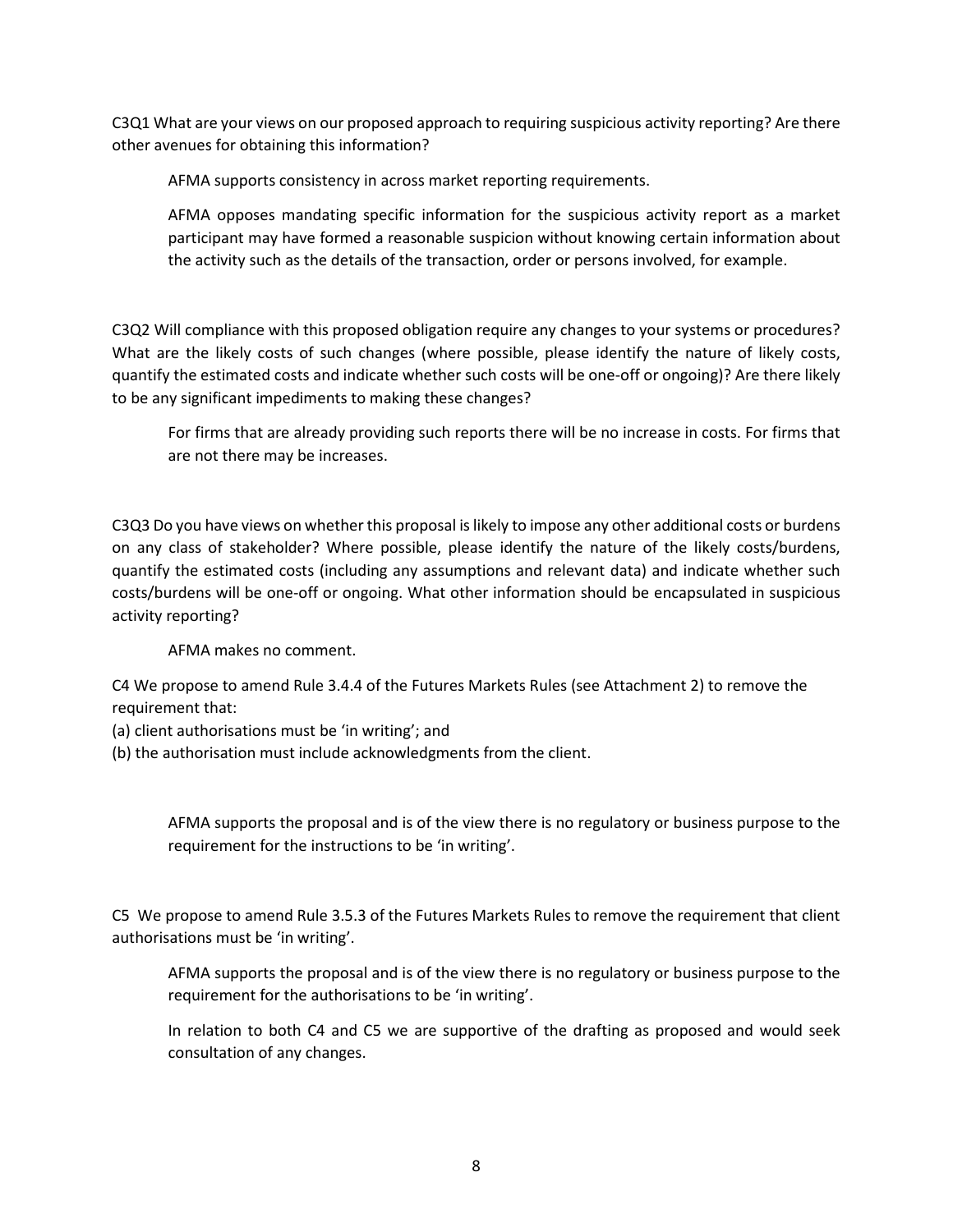D1 We propose to amend the Securities Markets Rules to provide that a decision listed in Appendix 1 would be subject to merits review by the AAT.

D2 We propose that a decision under the Securities Markets Rules which is listed in Appendix 2 would not be subject to merits review by the AAT.

D3 We propose to amend the Futures Markets Rules to provide that a decision listed in Appendix 3 would be subject to merits review by the AAT.

D4 We propose that a decision under the Futures Markets Rules which is listed in Appendix 4 would not be subject to merits review by the AAT.

We answer all questions relating to proposals D1-D4 together:

AFMA is generally supportive of the split in elements subject to AAT review. We note that rule 1.2.3 is captured in both Appendix 1 and 2. We seek to understand the rationale for some rules (e.g. 1.2.2) being captured in neither.

AFMA also seeks more clarity on the right of appeal that market participants have against an ASIC decision under the Market Disciplinary Panel (MDP) process for the unlisted rules. We would further like to understand whether ASIC would consider allowing rights of appeal rather than relying on the court process to initiate civil penalty procedures following an MDP decision which is not legally enforceable.

ASIC's current proposals to the MIR's seek to promote market integrity and a level playing field for all participants, alongside procedural fairness. This includes per CP342.70 a due process being afforded to an individual; and is also consistent with the recission of the 'prohibited employment' concept under CP342.72 and 'affording due process' under CP342.82. The inability to appeal against an MDP decision would be inconsistent with the spirit of these amendments.

We seek ASIC's views on this proposal.

E1 We propose to amend Rule 1.2.1 of the market integrity rule books made under s798G to clarify that ASIC may, by way of disallowable legislative instrument, relieve a person from the obligation to comply with the market integrity rules or withdraw that relief (see Attachment 3).

AFMA does not agree with the proposal for all waivers to be made public. Concerns centre around the individual waivers on grounds of confidentiality - individual waivers are often sought based on specific circumstances and may encompass proprietary information (for example trade capture, booking models, securities lending margin advice etc). The disclosure of such information may be of competitive disadvantage if made publicly available to industry peers. We believe the disadvantages of this proposal with respect to confidentiality outweigh the advantages of market transparency and does not contribute to the promotion of a flat structure for market participants.